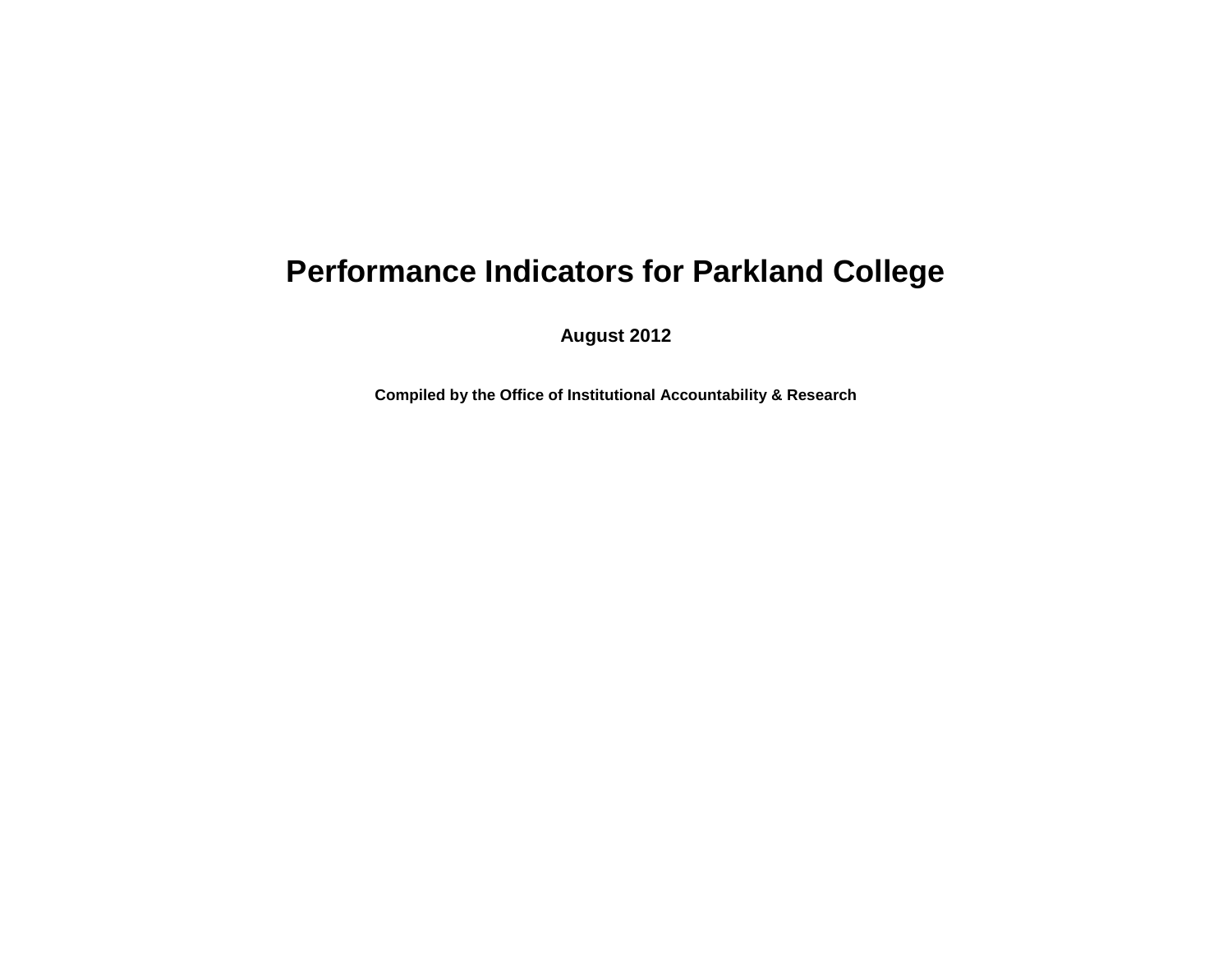| ID             | Area and Goal                                                                                 | Performance<br>Indicator                                               | <b>Benchmark</b>                                                                                   | <b>Performance Summary</b>                                                                                                                                                                                                                                                                                                                                                                                                                                                                                                      |
|----------------|-----------------------------------------------------------------------------------------------|------------------------------------------------------------------------|----------------------------------------------------------------------------------------------------|---------------------------------------------------------------------------------------------------------------------------------------------------------------------------------------------------------------------------------------------------------------------------------------------------------------------------------------------------------------------------------------------------------------------------------------------------------------------------------------------------------------------------------|
| A              |                                                                                               |                                                                        |                                                                                                    | <b>Enrollment patterns</b>                                                                                                                                                                                                                                                                                                                                                                                                                                                                                                      |
| A.1            | Annual<br>Headcounts of<br><b>Credit Students</b>                                             | <b>ICCB A1 Data</b>                                                    | Remain at 16,413 or<br>increase (5 years<br>previous)                                              | $\triangleright$ Parkland met the expected benchmark.<br>Notes: Parkland's credit student enrollment had an increase of 8.7% between<br>FY07-11. There was virtually no increase in enrollment between FY10-11.<br>For FY11, the annual enrollment (17,840) met the expected benchmark.                                                                                                                                                                                                                                         |
| A.2            | FTE (based on<br>total claimable<br>hours)                                                    | <b>ICCB Apportionment</b><br>Claims                                    | Increase higher than<br>state                                                                      | $\triangleright$ Parkland met the expected benchmark.<br>Notes: Between FY07 - 11, the percent change of Parkland's annual FTE<br>based on credit hour claims was greater than the state. The five year change<br>for Parkland showed an increase of 18.4% while the state had a five year<br>decrease of 14.3%.                                                                                                                                                                                                                |
| A.3            | Reimbursable<br>credit hours<br>generated by<br>category                                      | <b>ICCB Apportionment</b><br>Claims                                    | Baccalaureate: 64%<br>Business: 4%<br>Technical: 13%<br>Health: 6%<br>Remedial: 10%<br>ABE/ASE: 2% | Parkland met the benchmark in all funding categories (rounded)<br>$\blacktriangleright$<br>except Baccalaureate.<br>Notes: From FY07-11, there has been a consistent pattern of benchmarks<br>being met (rounded) with the exception of the Baccalaureate funding<br>category. Across all years, Baccalaureate, Technical and Adult Ed have<br>shown a decrease. Business increased substantially due to the addition of<br>IFSI students. In FY11, all funding categories met the benchmark (rounded)<br>except Baccalaureate. |
| A.4            | Attractiveness to<br>students                                                                 | Proportion of out-of-<br>district students                             | In-district: 69%<br>Out-of-district: 25%<br>Out-of-state: 2%<br>International: 4%                  | > Parkland met the benchmarks for each category except "In-District."<br>Notes: In FY11, Parkland College met each benchmark except for "In-District<br>(-3.7%). From FY07 - 11, a decrease (-4.3%) occurred with In-District<br>students while an increase occurred in all other residency categories.<br>International students have increased by 221 (32.3%) from FY07-11. The<br>overall headcount from FY07-11 increased by 1,337 students (8.1%).                                                                         |
| $\overline{B}$ | <b>Student Achievement</b>                                                                    |                                                                        |                                                                                                    |                                                                                                                                                                                                                                                                                                                                                                                                                                                                                                                                 |
| B.1            | <b>Graduation rates</b><br>of all students<br>reporting<br>degree/certificate<br>as objective | % of Annual<br>enrollment that<br>complete a degree or<br>certificate. | 1% increase over<br>five years                                                                     | Parkland met the expected benchmark (rounded).<br>➤<br>Notes: The percent completing a degree/certificate program has increased<br>by 0.5% over five years. The FY10-11 increase of <i>degree seeking</i> graduates<br>was 42.0% (402 students). The increase is due to a refined methodology of<br>identifying specific certificate graduates ("auto-grads"). The degree-seeking<br>enrollment between en FY07-11 increased by 20.8% (1,764 graduates).                                                                        |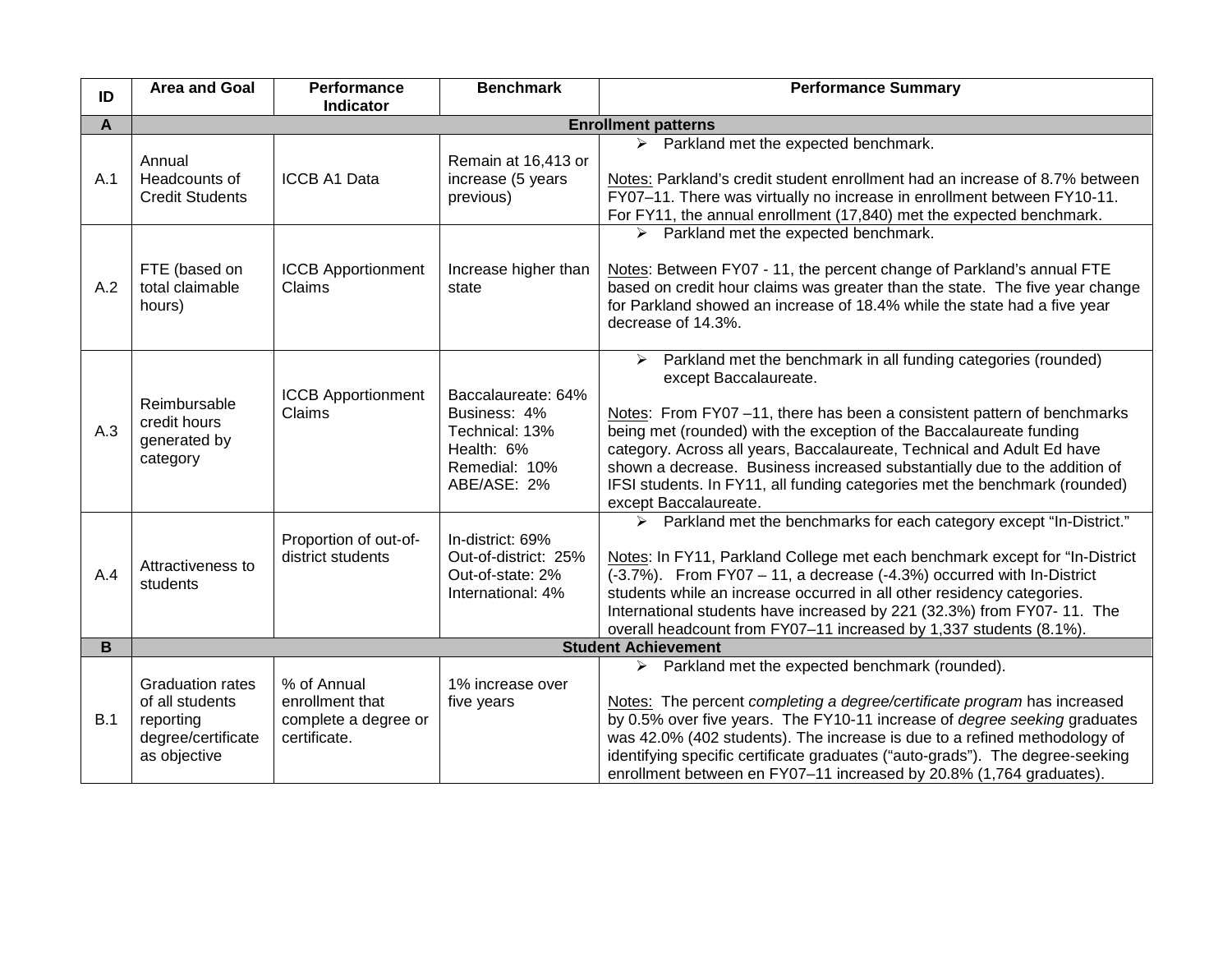| ID         | <b>Area and Goal</b>                                                  | Performance<br><b>Indicator</b>                                                                              | <b>Benchmark</b>    | <b>Performance Summary</b>                                                                                                                                                                                                                                                                                                                                                                                                                                                                                                                                          |
|------------|-----------------------------------------------------------------------|--------------------------------------------------------------------------------------------------------------|---------------------|---------------------------------------------------------------------------------------------------------------------------------------------------------------------------------------------------------------------------------------------------------------------------------------------------------------------------------------------------------------------------------------------------------------------------------------------------------------------------------------------------------------------------------------------------------------------|
| B.2        | Transfer rates of<br>all degree-<br>seeking students                  | % of degree-seeking<br>annual enrollment<br>that eventually attend<br>a 4-year institution<br>within 5 years | 29.5%               | The transfer data is incomplete at this time.<br>➤<br>Notes: FY10 and FY11 data are incomplete as of August 2012. For FY07 -<br>09, the percent of those transferring to a four year institution was under the<br>proposed benchmark. Four-year college transfer is not the entire picture.<br>Many Parkland student transfer "laterally" to other community colleges.                                                                                                                                                                                              |
| <b>B.3</b> | Persistence rates                                                     | Persistence rates for<br>fall-to-spring and<br>spring-to-fall for<br>credit students                         | 1% over five years  | Parkland did not meet the expected benchmark for Fall-to-Spring<br>$\blacktriangleright$<br>persistence or Spring-to-Fall persistence.<br>Notes: From FY07-11, the change in persistence rates are as follows:<br>Fall-to-Spring credit students: - 10.3%<br>Spring-to-Fall credit students: - 13.8%<br>Fall-to-Fall credit students: -9.0%<br>↘<br>Notes: Persistence in FY2011 most likely dropped because of the influx of<br>IFSI students. Most IFSI students take courses on an irregular basis and are<br>not seeking a degree.                              |
| B.4        | Job placement<br>rates                                                | Percentage of<br>graduates reporting<br>employment                                                           | At least 80%        | Parkland met the expected benchmark.<br>➤<br>Notes: Since FY2007, at least 80% of Parkland graduates were employed<br>(self reported) within six months of graduation. Hence, the benchmark has<br>been met each year. FY11 showed 83.0% of respondents were employed<br>with 65.7% of those full-time and 17.3% part-time. The highest reported year<br>was FY07 with 83.8%.                                                                                                                                                                                       |
| B.5        | Performance of<br>Parkland students<br>who transfer to<br><b>UIUC</b> | Average UIUC GPA                                                                                             | 2.87 on a 4.0 scale | Parkland met the expected benchmark.<br>➤<br>Notes: Parkland students who transferred to the University of Illinois- Urbana-<br>Champaign (UIUC) in Fall 2011 performed academically better (3.39 GPA)<br>than native juniors (3.23 GPA). Those who transferred in Fall 2010 also<br>performed better (3.41 GPA) than a cohort of native juniors (3.20 GPA). The<br>GPA for Fall 2011 was markedly higher than the benchmark.                                                                                                                                       |
| B.6        | Course<br>completion rates                                            | Student successfully<br>completing courses<br>with a grade of C or<br>better                                 | At least 73%        | $\triangleright$ Parkland met the expected benchmark.<br>Notes: The course retention rate for "C or better" in FY11 was higher than the<br>expected bench mark with $74.4\%$ (1.4%). From FY07 - 11 the rate subtly<br>grew from 73.7% to 74.4% which also the benchmark except in FY2010. The<br>"overall retention" grew from 77.9% in FY07 to 79.2% in FY11.<br>The number of sections and enrollment used in the calculations grew<br>substantially. Sections increased by 9.9% (384) and enrollment (duplicated<br>headcount) by 8.1% (5,018) over five years. |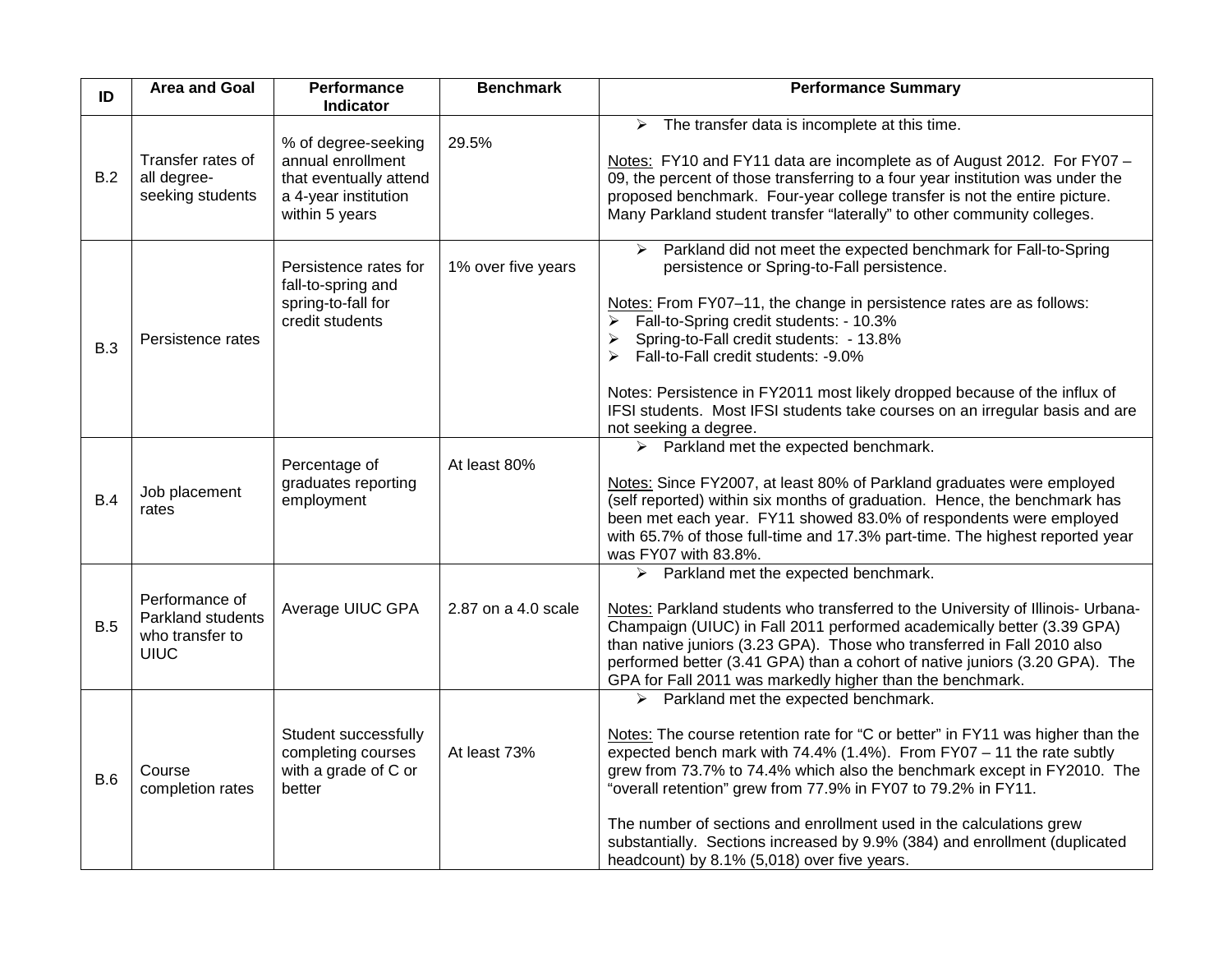| ID             | <b>Area and Goal</b>                                               | Performance<br>Indicator                                                                         | <b>Benchmark</b>                                                                                                     | <b>Performance Summary</b>                                                                                                                                                                                                                                                                                                                                                                                                                                                                                                                            |
|----------------|--------------------------------------------------------------------|--------------------------------------------------------------------------------------------------|----------------------------------------------------------------------------------------------------------------------|-------------------------------------------------------------------------------------------------------------------------------------------------------------------------------------------------------------------------------------------------------------------------------------------------------------------------------------------------------------------------------------------------------------------------------------------------------------------------------------------------------------------------------------------------------|
| B.7            | Academic<br>Engagement                                             | <b>CCSSE</b> results for<br>selected items                                                       | Baseline year<br>49% required<br>reading<br>37% wrote 1-4<br>papers<br>40% spend 1-5<br>hours preparing for<br>class | Parkland did not meet the benchmark for required readings or<br>➤<br>number of written papers. Parkland did meet the benchmark for<br>hours preparing for class.<br>Notes: Academic Engagement from CCSSE 2012:<br>$\triangleright$ 43% of the respondents indicated they have read 1-4 books/manuals<br>of required reading.<br>29% have written 1-4 papers; 30% have written 5-10 papers.<br>$\blacktriangleright$<br>40% Spend 1-5 hours a week preparing for class and 33% spend 6-<br>➤<br>10 hours.                                             |
| B.8            | Academic<br>Satisfaction                                           | <b>CCSSE and Student</b><br><b>Satisfaction Survey</b>                                           | 95% recommend to<br>a friend<br>86% educational<br>experience<br>74% support to<br>succeed                           | Parkland did not meet the expected benchmark for "recommendation<br>$\blacktriangleright$<br>to a friend/relative." The rating of good/excellent and "support to<br>succeed at college" were exceeded.<br>Notes: Satisfaction Results from CCSSE 2012:<br>> CCSSE: 94% would recommend Parkland to a friend/family member.<br>CCSSE: 87% rate their entire educational experience at Parkland as<br>➤<br>"good" or "excellent."<br>CCSSE: 80% feel that Parkland "very much/quite a bit" provides the<br>support they need to succeed at the college. |
| $\overline{c}$ |                                                                    |                                                                                                  |                                                                                                                      | <b>Participation and Service to Region</b>                                                                                                                                                                                                                                                                                                                                                                                                                                                                                                            |
| C.1            | Proportion of the<br>district students<br>enrolling at<br>Parkland | Percentage of<br>students who come<br>to Parkland directly<br>from District #505<br>high schools | 35%                                                                                                                  | Parkland did not meet the expected benchmark.<br>➤<br>Notes: The last two years' proportion of District 505 HS graduates attending<br>Parkland College has not met the bench mark.                                                                                                                                                                                                                                                                                                                                                                    |
| C.2            | Proportion of age<br>20-24 population<br>enrolled at<br>Parkland   | # and percentage of<br>students in the 20-24<br>population                                       | 14% (the population<br>estimate)                                                                                     | Parkland met the expected benchmark.<br>➤<br>For the past five years, nearly one-third of Parkland's credit enrollment has<br>been students aged 20-24. This age cohort comprises 14% of District 505's<br>population and this figure has remained steady for several years. Hence, the<br>benchmark has been met for all five years.                                                                                                                                                                                                                 |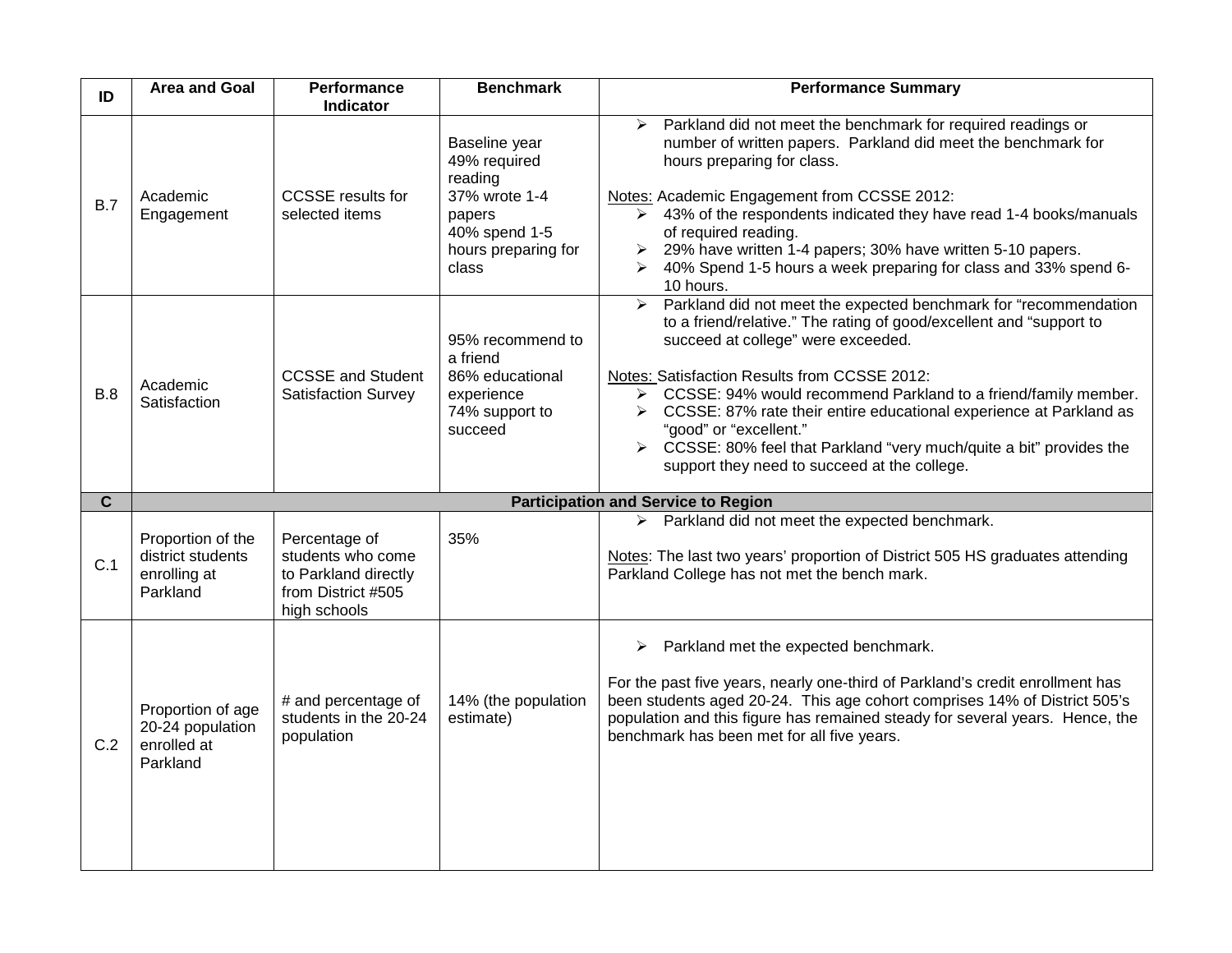| ID  | <b>Area and Goal</b>                                                                 | Performance<br><b>Indicator</b>                                                                                 | <b>Benchmark</b>                                                                                                      | <b>Performance Summary</b>                                                                                                                                                                                                                                                                                                                                                                                                                                                                                                                                                  |
|-----|--------------------------------------------------------------------------------------|-----------------------------------------------------------------------------------------------------------------|-----------------------------------------------------------------------------------------------------------------------|-----------------------------------------------------------------------------------------------------------------------------------------------------------------------------------------------------------------------------------------------------------------------------------------------------------------------------------------------------------------------------------------------------------------------------------------------------------------------------------------------------------------------------------------------------------------------------|
| D   | <b>Diversity</b>                                                                     |                                                                                                                 |                                                                                                                       |                                                                                                                                                                                                                                                                                                                                                                                                                                                                                                                                                                             |
| D.1 | Minority high<br>school graduates<br>who enroll at<br>Parkland the<br>following fall | Percentage of<br>minority high school<br>graduates enrolling<br>at Parkland the<br>semester after<br>graduation | 20% (reflective of<br>the minority<br>population in District<br>505, as of the most<br>recent Census data)<br>or more | $\triangleright$ Parkland met the expected benchmark.<br>Notes: The percent of minority high school graduates who enroll at Parkland<br>in the Fall semester following graduation has fluctuated over the past 5 years<br>from 12.1% to 21.1%. FY11 had 21.1% which is above the benchmark by<br>$1.1%$ .<br>Non-Resident Aliens are excluded from the calculation.<br>➤<br>Unknown category is excluded from the calculation.<br>➤<br>The Benchmark was raised from 15% to 20% to reflect the changing District<br>505 population as per the most recent U.S. Census Data. |
| D.2 | Minority students                                                                    | Total number and<br>percentage of<br>minority credit-<br>seeking students                                       | 20% (reflective of<br>the minority<br>population in District<br>505) or more                                          | $\triangleright$ Parkland met the expected benchmark.<br>Notes: Parkland's minority enrollment has consistently exceeded the<br>benchmark the last five years with a range of 23.1% to 29.8%. The percent of<br>minority credit students in FY11 was 29.8% which is the highest percent over<br>the past five years.<br>In FY11, 16.8% of student race/ethnicity was unknown (i.e. missing).<br>➤<br>Non-Resident Aliens are excluded from the calculation.<br>↘<br>Unknown category is excluded from the calculation.<br>➤                                                 |
| D.3 | Minority<br>recipients of<br>degrees                                                 | Percent of minority<br>who graduate<br>compared to the<br>number of minority<br>enrolled for credit             | 23%                                                                                                                   | Parkland did not meet the expected benchmark.<br>➤<br>Notes: Minority graduates have been between 11.9% and 18.9% of those<br>graduating the past five years. In FY11, 18.9% were minorities which is the<br>highest percent for the reporting time-frame. This is a 6.3% increase since<br>FY07. The benchmark has not been achieved in any of the years.<br>In FY11, 9.6% of degree recipient race/ethnicity was unknown (i.e.<br>➤<br>missing).<br>Non-Resident Aliens are excluded from the calculation.<br>➤<br>Unknown category is excluded from the calculation.     |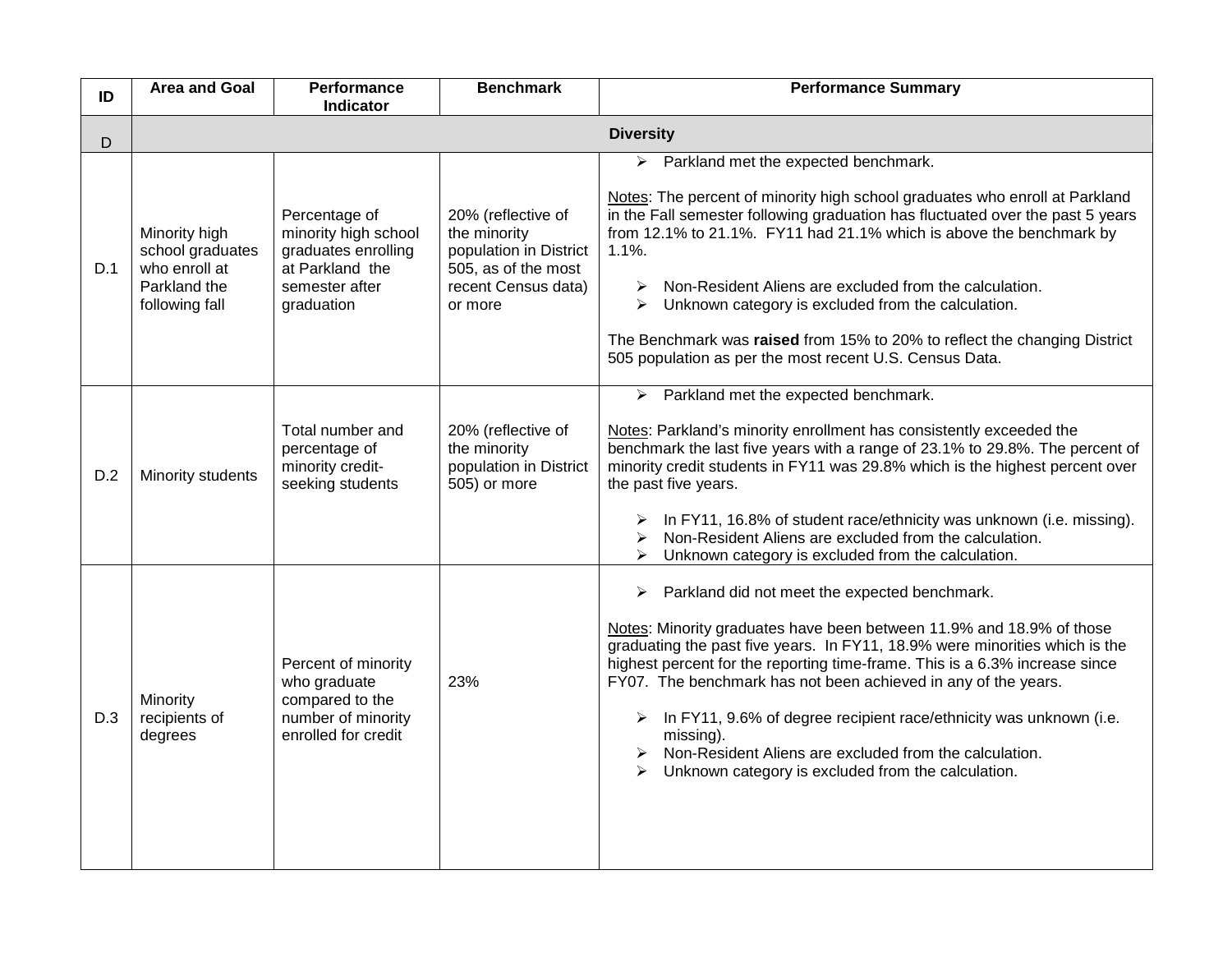| ID  | <b>Area and Goal</b>                                     | <b>Performance</b><br>Indicator                                                                                                | <b>Benchmark</b>                                                             | <b>Performance Summary</b>                                                                                                                                                                                                                                                                                                                                                                                                                                                                        |  |
|-----|----------------------------------------------------------|--------------------------------------------------------------------------------------------------------------------------------|------------------------------------------------------------------------------|---------------------------------------------------------------------------------------------------------------------------------------------------------------------------------------------------------------------------------------------------------------------------------------------------------------------------------------------------------------------------------------------------------------------------------------------------------------------------------------------------|--|
| D.4 | Minority<br>employees                                    | Percentage of<br>minority employees<br>college-wide                                                                            | 30% (reflective of<br>FY11 credit student<br>population)                     | Parkland did not meet the expected benchmark.<br>$\blacktriangleright$<br>Notes: The percent of minority staff has hovered around 11-13% from FY08-<br>11. Compared to the current student population (30%), the staff under-<br>represents minorities. The expected benchmark has not been met from FY08<br>$-$ FY11.<br>$\triangleright$ All calculations exclude the "Unknown/Refuse to Indicate" category.<br>Non-Resident Aliens are excluded from the calculation.<br>$\blacktriangleright$ |  |
| D.5 | Diversity of<br>district compared<br>to staff population | Comparison of the<br>percentage of the<br>district minority<br>population with the<br>Parkland's staff<br>minority population. | 20% (reflective of<br>the minority<br>population in District<br>505) or more | Parkland did not meet the expected benchmark.<br>➤<br>Notes: In FY11, Parkland's minority workforce was 11.9%. The college's<br>workforce under-represents District 505's minority population. The expected<br>benchmark has not been met in the past five years.<br>All calculations exclude the "Unknown/Refuse to Indicate" category.<br>➤<br>Non-Resident Aliens are excluded from the calculation.<br>⋗                                                                                      |  |
| D.6 | Minority full-time<br>and part-time<br>faculty           | # and percentage of<br>minority full-time and<br>part-time faculty                                                             | 30% (reflective of<br>FY11 student<br>population)                            | Parkland did not meet the expected benchmark.<br>➤<br>Notes: Faculty (full or part-time) demographics show a minority under-<br>representation, relative to the student population (thus not attaining the<br>benchmark). Minorities make up 11.7% in FY11 and 10.8% in FY12 of total<br>faculty at Parkland.                                                                                                                                                                                     |  |
| E   | <b>Maintenance of Institutional Assets</b>               |                                                                                                                                |                                                                              |                                                                                                                                                                                                                                                                                                                                                                                                                                                                                                   |  |
| E.1 | <b>Facilities</b>                                        | Ratio of capital outlay<br>to building assets                                                                                  | 2% assuming a<br>useful life of 50<br>years                                  | Parkland met the expected benchmark.<br>➤<br>Notes: The five-year average ratio is 6.5% which includes the expenditure of<br>purchasing the land/building on Mattis Avenue. This purchase occurred in<br>FY08 which significantly increased the building asset and capital outlay<br>between FY08-09 resulting in a ratio of 7.4%. The FY11 ratio of 7.9%<br>exceeds the expected benchmark of 2%. The Applied Technology Center<br>and Fitness Center were completed in FY2011.                  |  |
| E.2 | Equipment                                                | Ratio of annual<br>expenditures on<br>equipment to book<br>value of equipment.                                                 | 12.5% assuming a<br>useful life of 8 years                                   | Parkland did not meet the expected benchmark.<br>$\blacktriangleright$<br>Notes: The five-year (FY07-11) average ratio is 24.5%. The significant<br>increase between FY07-09 is due to the same categories of depreciable<br>assets. This increase is also contributed to equipping "Parkland on Mattis,"<br>purchasing additional vehicles for Public Safety and the physical plant. The<br>ratio for FY11 is 9.70%.                                                                             |  |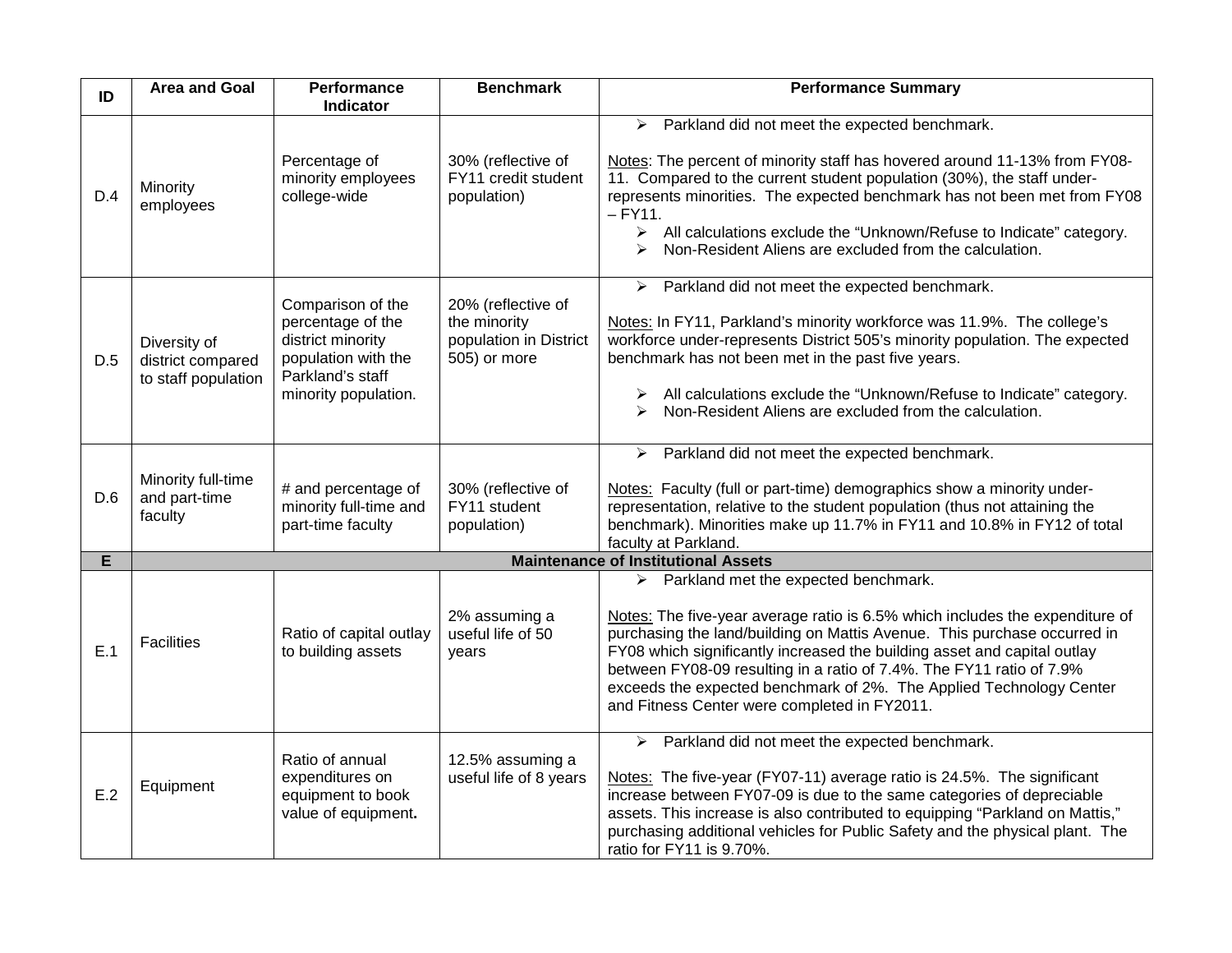| ID  | <b>Area and Goal</b>              | Performance<br>Indicator                                                                             | <b>Benchmark</b>              | <b>Performance Summary</b>                                                                                                                                                                                                                                                                                                                                                                                                                                                                                                                                                       |
|-----|-----------------------------------|------------------------------------------------------------------------------------------------------|-------------------------------|----------------------------------------------------------------------------------------------------------------------------------------------------------------------------------------------------------------------------------------------------------------------------------------------------------------------------------------------------------------------------------------------------------------------------------------------------------------------------------------------------------------------------------------------------------------------------------|
| E.3 | Personnel                         | Ratio of expenditures<br>on personnel<br>development to<br>annual personnel<br>(salary) expenditures | $2 - 5%$                      | Parkland met the expected benchmark.<br>$\blacktriangleright$<br>Notes: From FY07 - 11, the ratio subtly increased from 2.10% to 2.11%.<br>However, the ratio has shown a decrease between FY08-10 due to less<br>expenditures in travel (-11.3%) and CET (-12.7%). The college as a whole<br>made concerted efforts to reduce out-of-state travel expenses due to the<br>uncertainty of state funding. The benchmark has been attained every year.                                                                                                                              |
| F   |                                   |                                                                                                      |                               | <b>Budget Flexibility</b>                                                                                                                                                                                                                                                                                                                                                                                                                                                                                                                                                        |
| F.1 | Commitment to<br>Personnel        | Compensation as a<br>proportion of total<br>education and<br>general<br>expenditures.                | 79% or less                   | Parkland did not meet the expected benchmark.<br>$\blacktriangleright$<br>Notes: Between FY07 -09, the annual compensation ratio decreased from<br>78.9% to 73.2%. Between FY09 -10, the ratio jumped by 5.6% to 78.8%.<br>The annual salary increases, fixed costs, and rising healthcare expenditures<br>have contributed to this increase. All years except FY11 (79.8%) have been<br>have been under the proposed benchmark. The five-year compensation ratio<br>average is 77.4 %.                                                                                          |
| F.2 | Level of fixed<br>commitments     | Utilities and other<br>fixed costs as a<br>proportion of total<br>general funds<br>expenditures.     | 83% or less                   | Parkland did not meet the expected benchmark.<br>$\blacktriangleright$<br>Notes: Between FY07-09, the annual total fixed cost ratio has substantially<br>increased from 84.3% to 95.4%- an increase of about ~11%. The notable<br>increase in the general funds total expenditures between FY08-09 is mainly<br>due to the purchase of Datatel (Student Information System). The FY11 ratio<br>(84.1%) increased slightly by 1.1%from FY10 pushing it over the expected<br>benchmark. The average total fixed ratio over the past five years is 85.7%.                           |
| F.3 | Operating<br>revenue by<br>source | Ratio of State, local,<br>and tuition support                                                        | Ratios equal to each<br>other | $\triangleright$ Parkland did not meet the expected benchmark.<br>Notes: Between FY07-11, local and tuition revenue sources have steadily<br>increased while state apportionment dollars have decreased. This trend will<br>likely continue with the state's fiscal problems. The funding ratios are quite<br>disparate which has been the trend the several years. State support is<br>expected to decrease proportionately compared to local and tuition revenue.<br>As the fluctuations occur in the different revenue streams, the benchmark will<br>be difficult to attain. |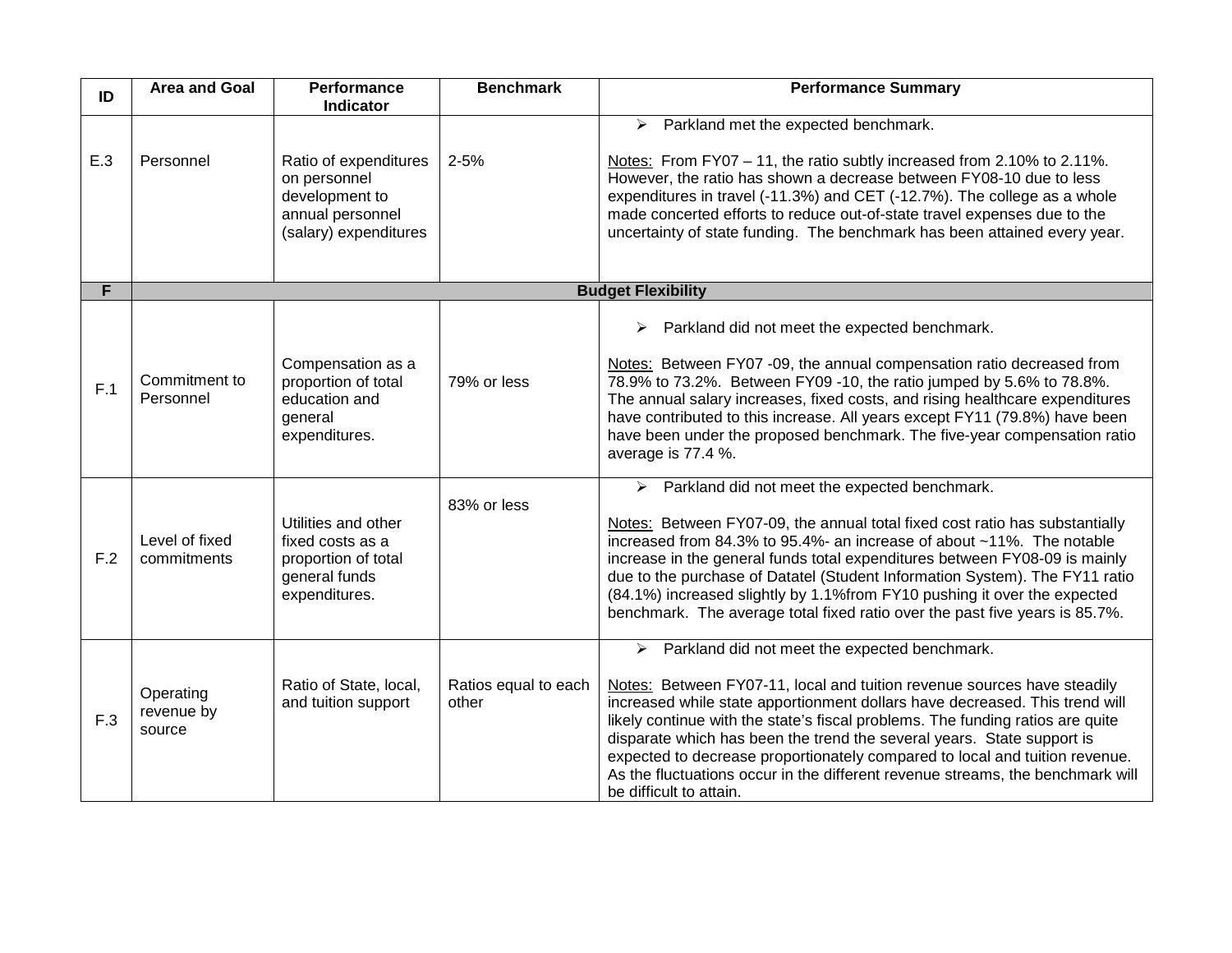| ID  | <b>Area and Goal</b>                                                                | Performance<br>Indicator                                       | <b>Benchmark</b>                                   | <b>Performance Summary</b>                                                                                                                                                                                                                                                                                                                                                                                                                                                                                                                                                                                                              |
|-----|-------------------------------------------------------------------------------------|----------------------------------------------------------------|----------------------------------------------------|-----------------------------------------------------------------------------------------------------------------------------------------------------------------------------------------------------------------------------------------------------------------------------------------------------------------------------------------------------------------------------------------------------------------------------------------------------------------------------------------------------------------------------------------------------------------------------------------------------------------------------------------|
| F.4 | Size of financial<br>reserves                                                       | Ratio of the fund<br>balance to total<br>education and O&M.    | 20%                                                | Parkland met the expected benchmark.<br>$\blacktriangleright$<br>Notes: Over the past five years, the ratio has grown significantly from 24.1%<br>to 35.1%. The percent growth in the fund balance has substantially increased<br>compared to expenditures creating a large ratio the past four years. The fund<br>balance has increased due to tuition increases, a broad residency mix, and<br>subtle increased EAV of local property taxes. The college has also made<br>conscious efforts of reducing energy costs, travel expenditures, and other<br>miscellaneous costs. The five year average of 28.2% exceeds the<br>benchmark. |
| F.5 | Total number of<br>new grants and<br>dollars available<br>to the institution        | Proportion of grant<br>revenues to the total<br>budget         | 9%                                                 | $\triangleright$ Parkland did not meet the expected benchmark.<br>Notes: The total net grant revenue grew from FY2008-2010, but decreased<br>between FY10-11 by -10.2%. The percent of college revenue dropped by<br>1.25% between FY 10-11. In FY10, financial aid revenues were up due to<br>increased PELL grants and more financial aid being awarded than previous<br>years. The grant to total college revenue ratio did not exceed the expected<br>benchmark in FY11.<br>$\triangleright$ It is worth noting the total revenue <i>includes</i> payments-on-behalf.                                                               |
| G   |                                                                                     |                                                                |                                                    | <b>Utilization of Assets</b>                                                                                                                                                                                                                                                                                                                                                                                                                                                                                                                                                                                                            |
| G.1 | Student credit<br>hours attempted                                                   | Number of credit<br>hours over a 5 year<br>period - A1 dataset | Maintain at 202,022<br>credit hours or<br>increase | Parkland met the expected benchmark.<br>$\blacktriangleright$<br>Notes: Parkland's annual attempted credit hours have grown 7.9% between<br>FY07-11. The increase was even greater from FY07 $-$ 10 with 11.7% (23,616<br>hours). FY10 had a large influx of students due to the downward economy<br>which accelerated the number of attempted hours. The total attempted hours<br>between FY10-11 decreased by 3.4% (7,618). Though attempted hours have<br>decreased the percent of full-time students has remained fairly consistent<br>cross most years.                                                                            |
| G.2 | Proportion of<br>equated contact<br>hours (ECH) by<br>full and part-time<br>faculty | 5 year average of FT<br>versus PT teaching<br>ratio            | 60:40 over five<br>years                           | The FY2011 data has not been finalized.<br>$\blacktriangleright$<br>Notes: The faculty load data for FY2011 is still being finalized by Parkland's<br>IT department.<br>The proportion of full-time faculty has been under the benchmark rom<br>FY2006-10. The full-time percentage has dropped from a high of 56.8% in<br>FY06 to 54.3% in FY10 while the part-time percentage has increased over the<br>same time frame.                                                                                                                                                                                                              |